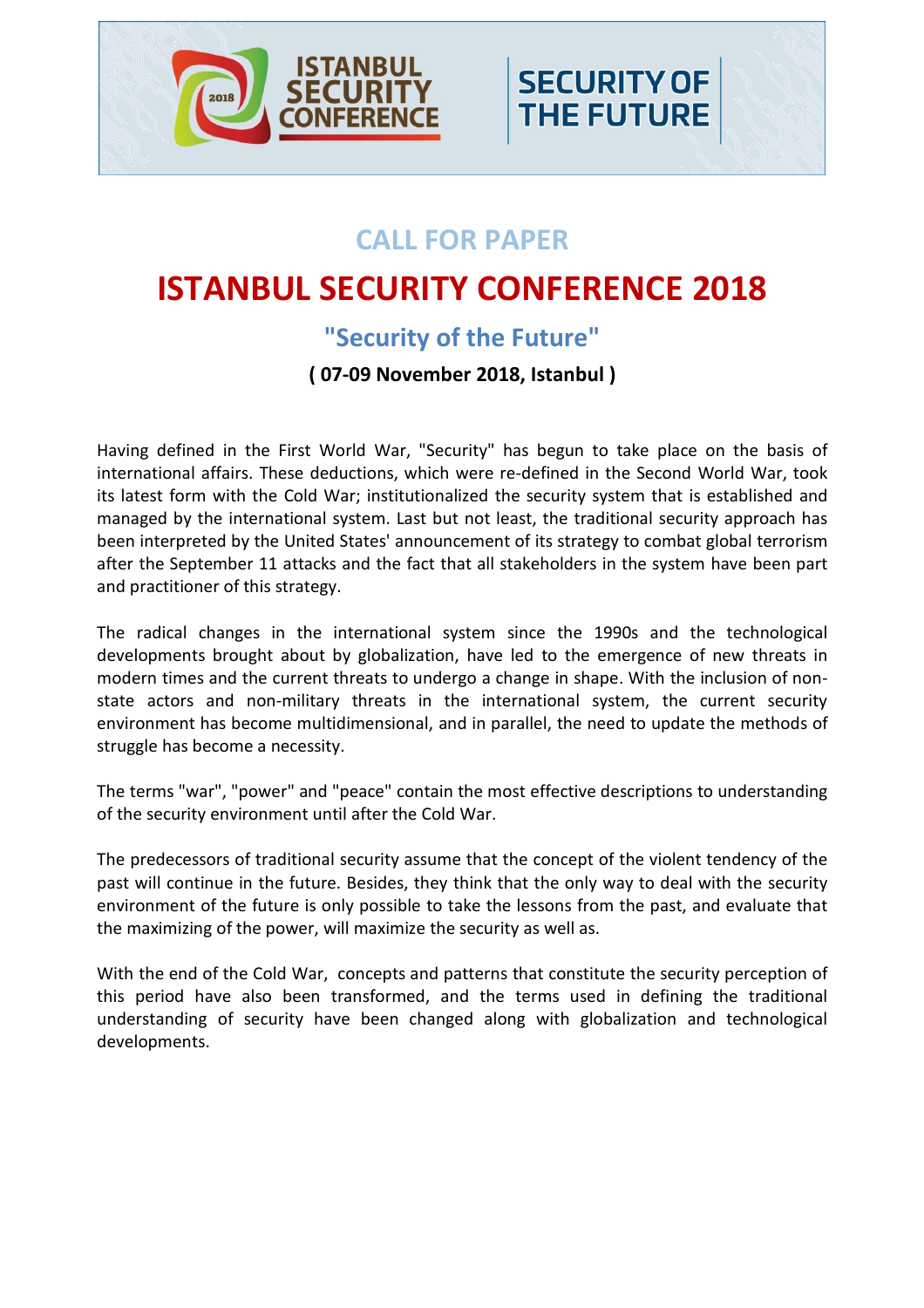

The concepts of army, facade, arms, and battlefield of traditional security concept have been exposed to extraordinary changes and transformations, and the whole world has almost become a tug of war. This has led to the creation of a "multi-dimensional" field of "security" that is open to the asymmetric threats that are difficult, even hardly predictable, of the source, time and shape.

**SECURITY OF** 

**THE FUTURE** 

Along with the new security concept; risks such as; international terrorism, organized crime syndicates, non-state armed actors, cyber terrorism, aggressive intentional states, and the proliferation of conventional and weapons of mass destruction pose a threat to national physical existence.

When we consider the war within the definition of Clausewitz as the "continuity of politics with other means", it is evident that the conflict and war environment will continue as long as there is political space, even though it has evolved as mentioned. In the evolution of war, there is no doubt that technology has played the most decisive role. Developments in electronics, communication and material technologies in the second half of the 20th century have made significant advances in the military field. The reflections of these developments in the 21st century have radically changed the way in which war was carried out.

The development of communication technologies, geopolitical developments and the emergence of non-state actors (organizations, micro-nationalism, terrorism, etc.) rather than nation states; has caused the war to be carried out with new procedures, tactics and systems. In this new approach, called the "Fourth Generation War" much smaller, more mobile, interconnected units in a network-centered structure has been used as a part of political, economic and social operations.

In the first concrete examples of the Fourth Generation War such as the Libyan War, the Syrian Civil War, Afghanistan War, it is seen that states used non-state actors for their political and military goals and that the wars were carried out in the form of a "proxy war" rather than openly declared or waging in battlefields. Guerrilla warfare, irregular warfare strategies step forward. Psychological warfare, electronic warfare, cyber warfare are used for tactical and strategic results.

In today's world where technology has not yet deactivated the human factor, at a point where technology is providing support services for security activities, types of equipment that can empower people ten times more than people have, merged facilities that do not miss the threat during the observation and sophisticated means of destruction for human use, can be seen as the constantly updated form of the humanitarian strategies that planed against humans, which are longstanding.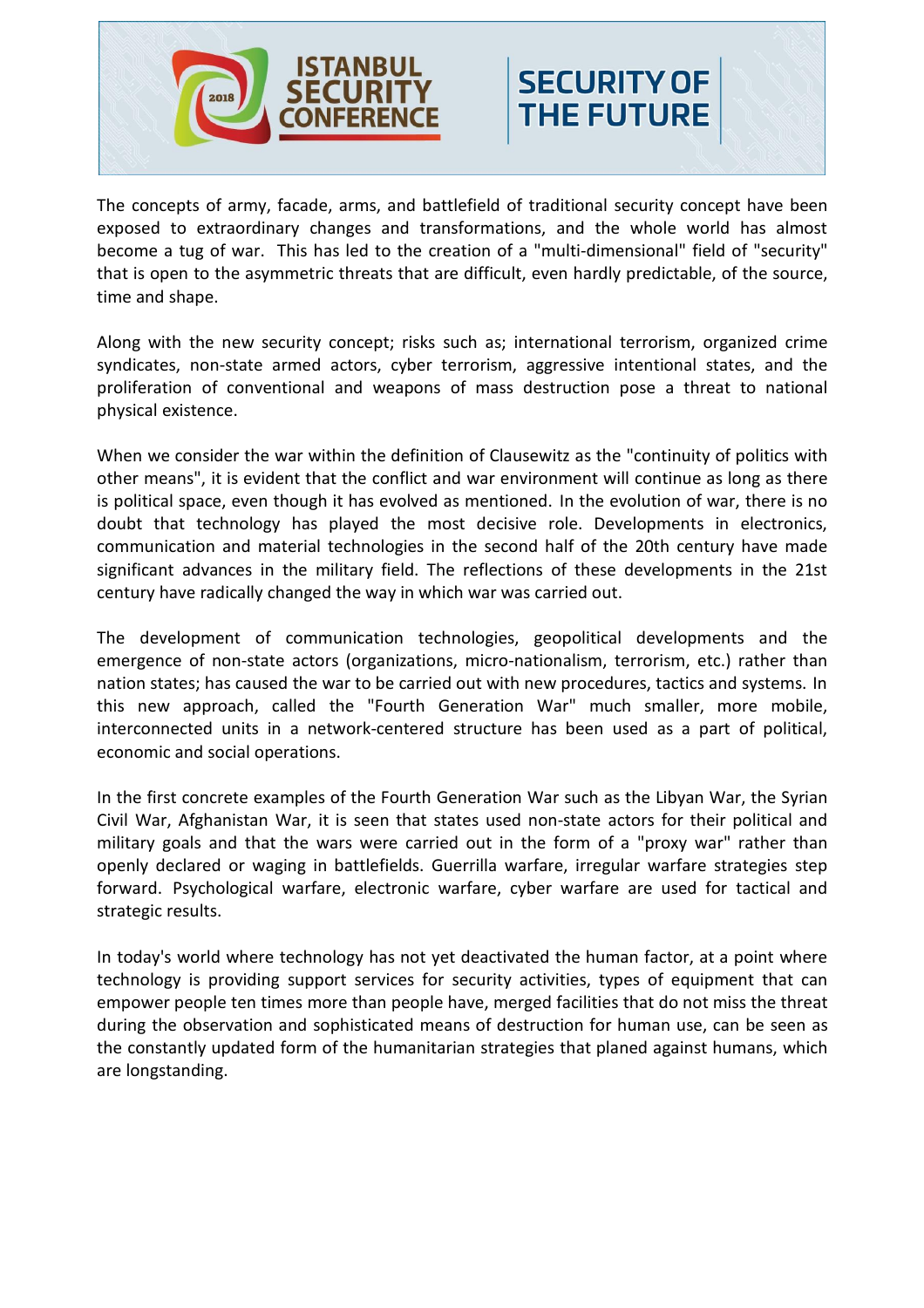

The first examples of the unmanned security areas that we currently witness, will be the most common phenomenon we will encounter in the near future. It is necessary that the facts, targets, paths and even the results should be re-evaluated in different ways when the vehicles get unmanned, and then the battles and finally the areas to be evaluated in the whole security and defense are changed.

**SECURITY OF** 

**THE FUTURE** 

The security of the future will, in fact, be shaped around the future needs and generalized living conditions. In a study carried out on the internet, one of daily indispensables, even in a publication published in 1996, "a network of non-governmental actors (such as the internet) will take advantage of the information revolution and a new kind of social conflict that will continue to be formless, low-intensity, oriented towards the institutions will be raised'' thesis can be put forward.

The blurred positioning of the subject matter of ''security'' brought by globalization and has long been debated on the individual-society-state scale will be acutely better positioned in near future. Although the technology and individual needs are known to have an effect on this positioning, the point at which to bring it is not clear. It can be seen that the change in the social and public acceptance of the concepts of high/low politics will determine the scope and means of security, which is part of the concepts..

Beyond the approaches built on a futuristic imagination, the securitization of the phenomenon of future is the rational re-evaluation of the foreseen future conditions before human-society and state within the context of security phenomenon. Actually, the future should be assessed in terms of qualification of the point of planning and shaping to prioritize subject matter..

It is clear today's day-to-day rescue or chasing the current has no place in the concept of security. For this reason, Istanbul Security Conference 2018 with the main theme of "Security of the Future", will be held by TASAM and National Defense and Security Institute. The agenda of the conference which broad participation of social scientists and academicians, government representatives, policymakers, experts, members of think tanks, members of security institutions, bureaucrats, and other interested parties are expected with full open-mindedness, two-sided and multi-disciplinary evaluation, are as follows: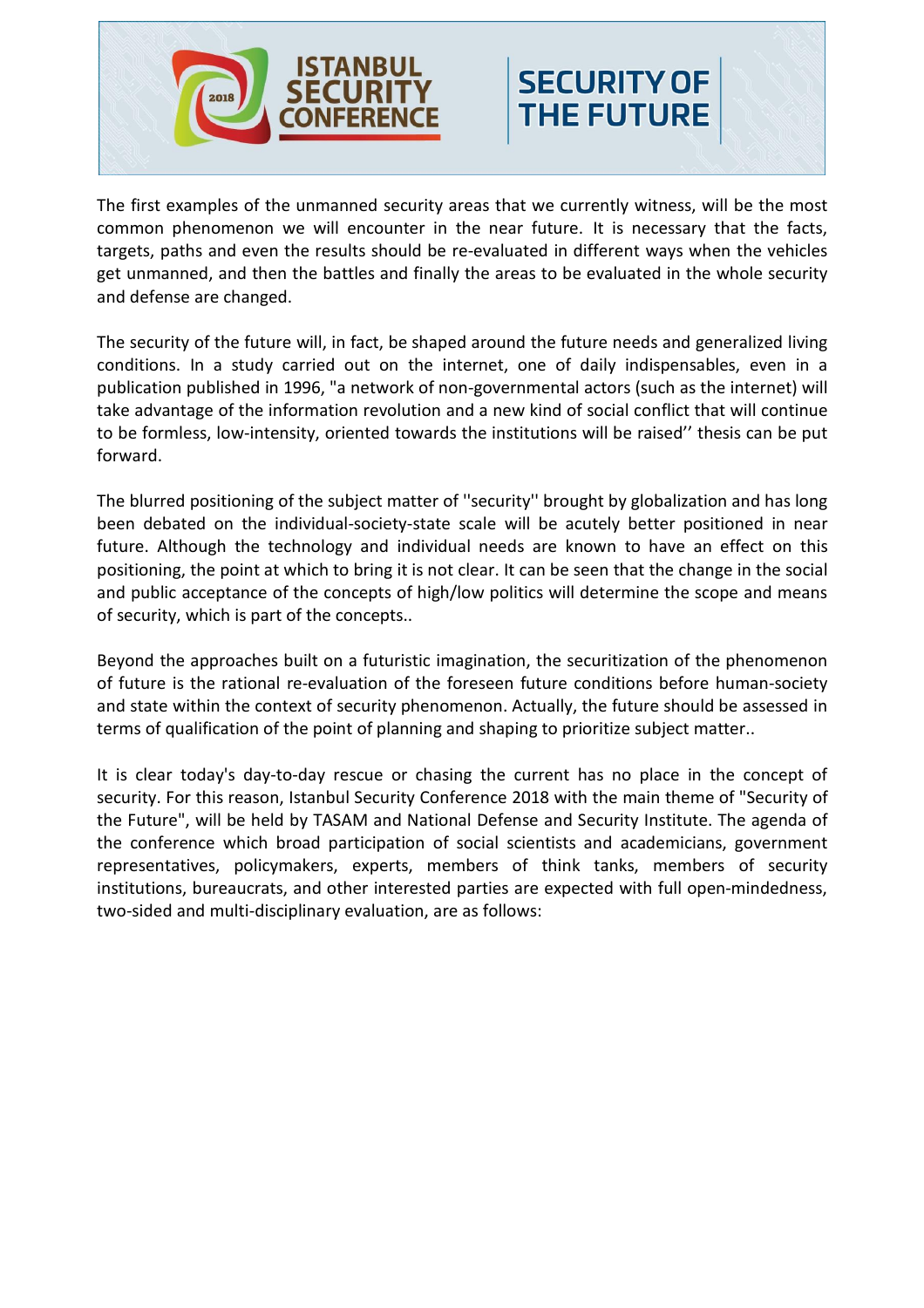

**SECURITY OF** 

**THE FUTURE** 

#### **Main Them Security of the Future**

## **Sub-Themes (Panels)**

**Industry 4.0 in the Future's Security Artificial Intelligence in the Future's Security Robotic and Humanoid Robots Future's Ballistic, Conventional Defense and Space Industry Security Organization of the Future and NATO Security Organization of the Future and SCO Security Organization of the Future and New Armies Intelligence Management of the Future Data Ecology, Network Security and Cyber Threats Cyber Army Races Digital Economy and the Future's Security Border Problems Management in the Future Security Dilemma in the Future Pitched Battle of Unmanned Vehicles' UAV, ULV, USV Securitization of Future New Media, Data Ecosystem and Security Future's Smart Cities and Security Governance Soft Power Components of the Future**